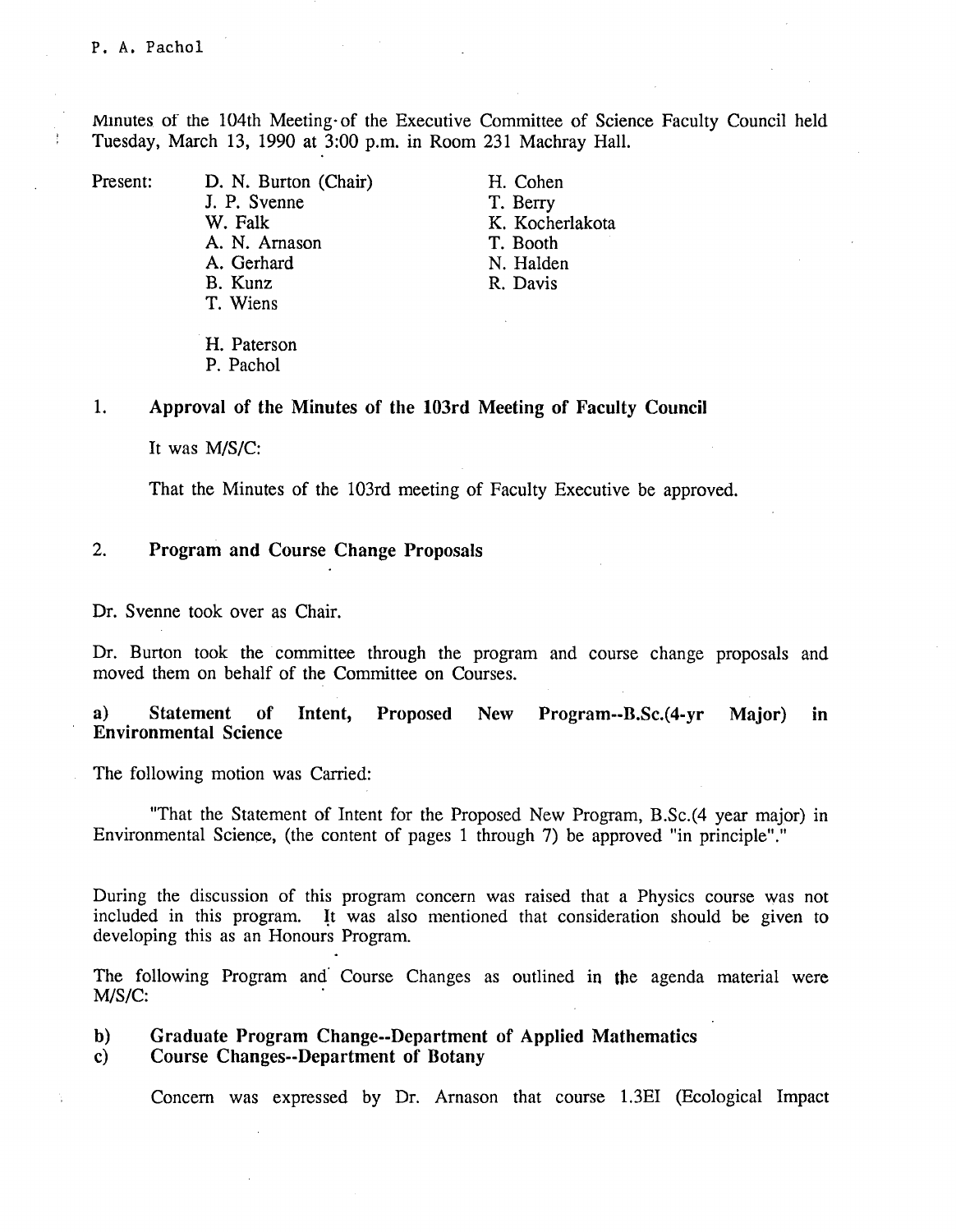Assessment) had no statistics prerequisite. Dr. Kocherlakota asked to be put on record that Statistics is not asking for such a prerequisite.

In approving 1.3E1, it was agreed that Dr. Booth would explore, with the Department of Botany, the possibility of changing the course description either to include an introductory statistics courses as a prerequisite or a statement to the effect that such a course is highly recommended.

**Graduate Program Change--Department of Zoology**   $\mathbf{d}$ 

**Service Course Change--Department of Computer Science**   $e)$ 

Dr. Burton returned to the Chair.

#### $3.$ **Tenure Policies Document**

There was a lengthy discussion on the content of the document with concerns raised. In particular, Dr. Arnason asked for a discussion of criterion #2 as it is totally unacceptable to Computer Science. Criterion #3 was also brought up as a concern.

It was decided to send the document back to the sub-committee which will send it to Department Heads and ask for input from the respective Department Councils.

Dr. Svenne gave a history of the Women in Science Access Program application 4. which has been sent forward to Central Administration and to UGC.

#### $5<sub>1</sub>$ **Other Business**

Dr. Burton mentioned that telephone registration will have an impact on the departments. Information will be passed along as soon as it is available.

Dr. Burton also reported on progress toward establishing a B.Sc./BEd program.<br>Education has recently gone through an Academic Review in which it was Academic Review in which it was recommended they pursue an integrated program with Science.

Dr. Svenne briefly touched on the results of the current NSERC grants competition.

Ç

Meeting adjourned *4:55* p.m.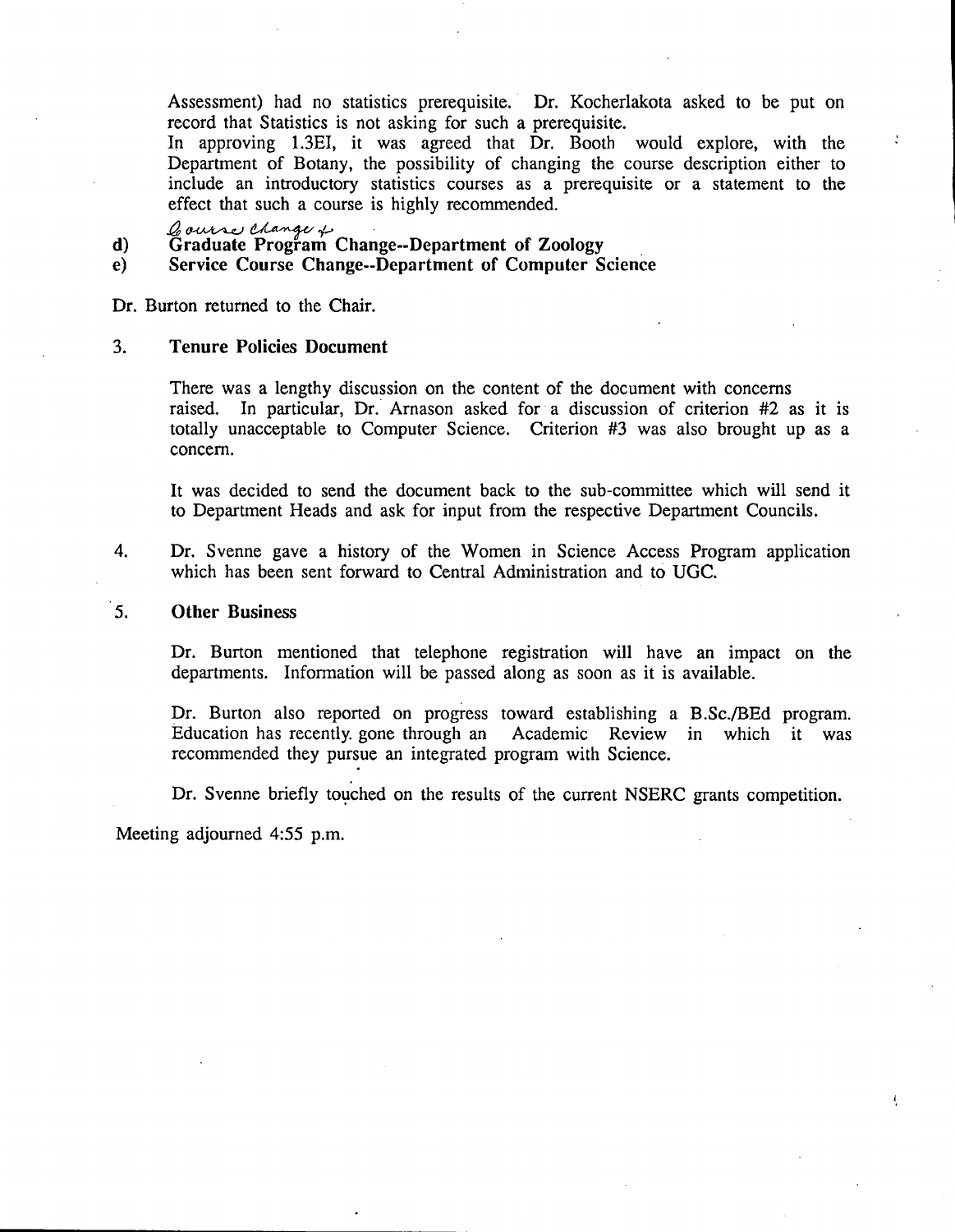Minutes of the 104th Meeting- of the Executive Committee of Science Faculty Council held Tuesday, March 13, 1990 at 3:00 p.m. in Room 231 Machray Hall.

Present: D. N. Burton (Chair) H. Cohen<br>
J. P. Svenne T. Berry J. P. Svenne<br>W. Falk A. N. Arnason<br>A. Gerhard A. Gerhard N. Halden<br>B. Kunz R. Davis T. Wiens

K. Kocherlakota<br>T. Booth R. Davis

H. Paterson P. Pachol

 $1.$ **Approval of the Minutes of the 103rd Meeting of Faculty Council** 

It was M/S/C:

That the Minutes of the 103rd meeting of Faculty Executive be approved.

#### $2.$ **Program and Course Change Proposals**

Dr. Svenne took over as Chair.

Dr. Burton took the committee through the program and course change proposals and moved them on behalf of the Committee on Courses.

 $a)$ **Statement of Intent, Proposed New Program--B.Sc.(4-yr Major) in Environmental Science** 

The following motion was Carried:

"That the Statement of Intent for the Proposed New Program, B.Sc.(4 year major) in Environmental Science, (the content of pages 1 through 7) be approved "in principle"."

During the discussion of this program concern was raised that a Physics course was not included in this program. It was also mentioned that consideration should be given to developing this as an Honours Program.

The following Program and Course Changes as outlined in **the** agenda material were M/S/C:

# **Graduate Program Change--Department of Applied Mathematics**   $\mathbf{b}$

**Course Changes--Department of Botany**   $\mathbf{c}$ 

Concern was expressed by Dr. Arnason that course 1.3E1 (Ecological Impact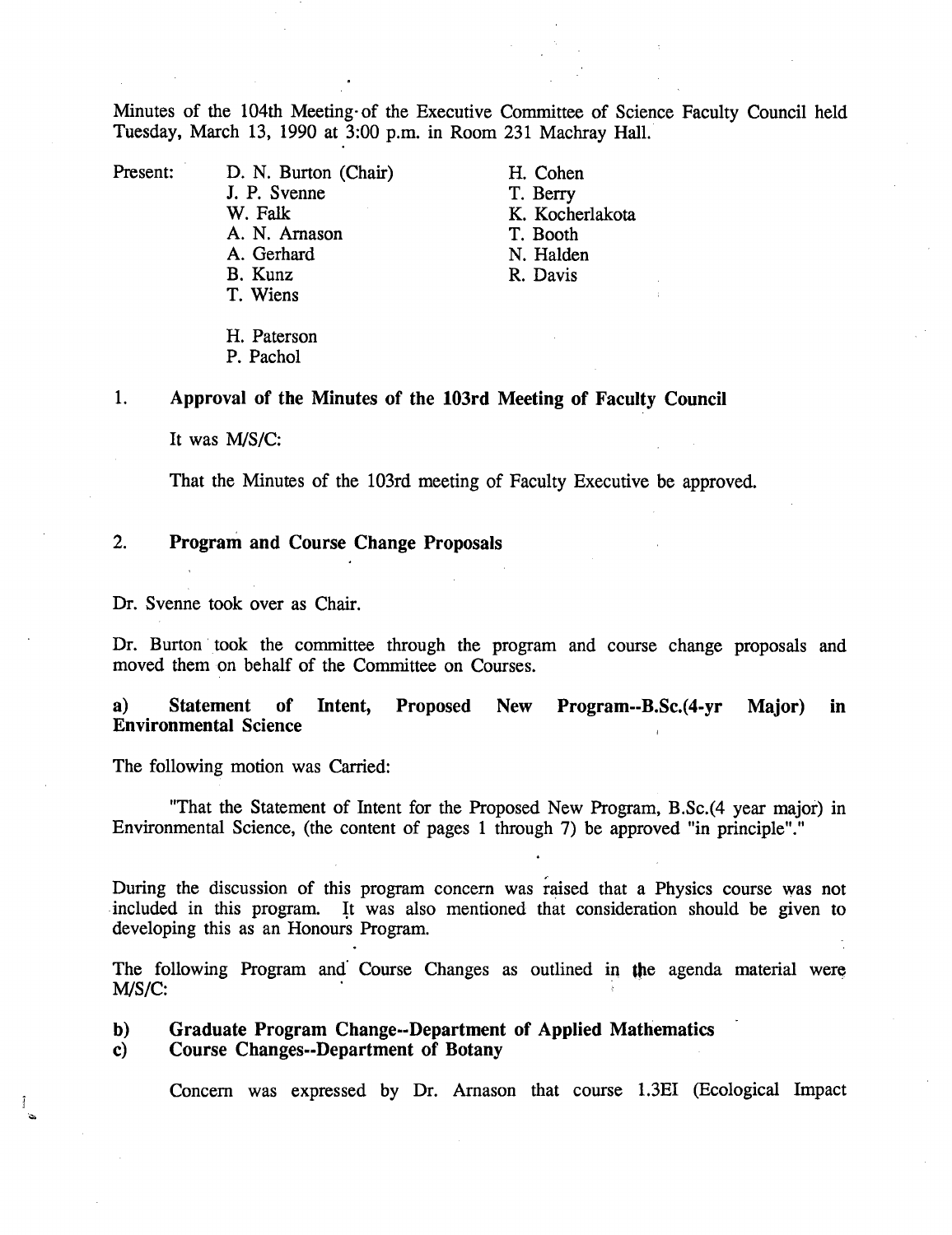Assessment) had no statistics prerequisite. Dr. Kocherlakota asked to be put on record that Statistics is not asking for such a prerequisite.

In approving 1.3E1, it was agreed that Dr. Booth, would explore, with the Department of Botany, the possibility of changing the course description either to include an introductory statistics courses as a prerequisite or a statement to the effect that such a course is highly recommended.

 $\mathbf{d}$ **Graduate Program Change--Department of Zoology** 

# **Service Course Change--Department of Computer Science**   $e)$

Dr. Burton returned to the Chair.

#### $3.$ **Tenure Policies Document**

There was a lengthy discussion on the content of the document with concerns raised. In particular, Dr. Arnason asked for a discussion of criterion #2 as it is totally unacceptable to Computer Science. Criterion #3 was also brought up as a concern.

It was decided to send the document back to the sub-committee which will send it to Department Heads and ask for input from the respective Department Councils.

4. Dr. Svenne gave a history of the Women in Science Access Program application which has been sent forward to Central Administration and to UGC.

#### $5<sub>1</sub>$ **Other Business**

Dr. Burton mentioned that telephone registration will have an impact on the departments. Information will be passed along as soon as it is available.

Dr. Burton also reported on progress toward establishing a B.Sc./BEd program. Education has recently. gone through an Academic Review in which it was recommended they pursue an integrated program with Science.

Dr. Svenne briefly touched on the results of the current NSERC grants competition.

Meeting adjourned *4:55* p.m.